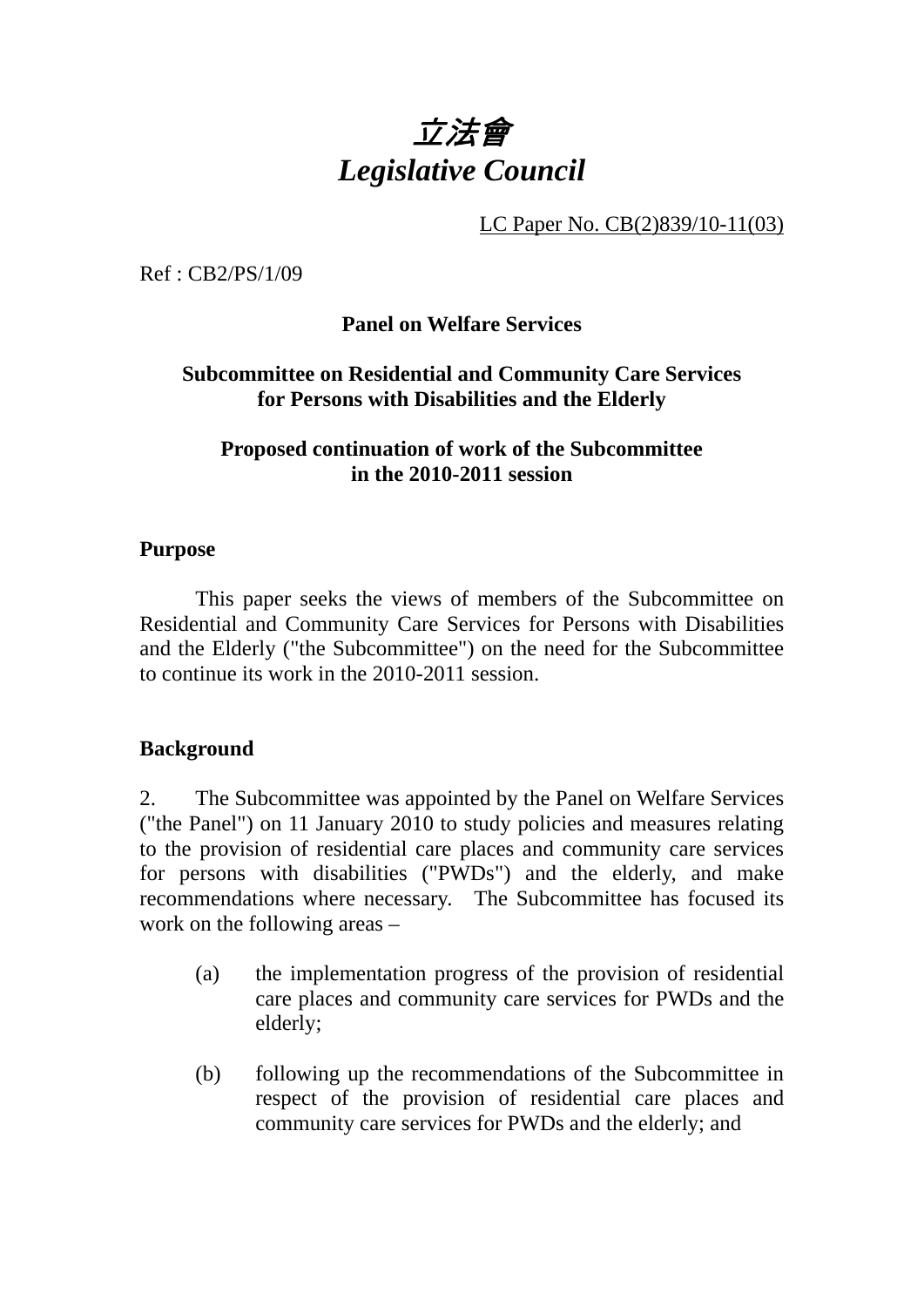(c) receiving views from the concern groups and non-governmental organisations with a view to improving the existing residential care places and community care services for PWDs and the elderly.

3. The approval of the House Committee was obtained on 5 February 2010 for the Subcommittee to commence work.

## **Progress of work of the Subcommittee**

4. Under the chairmanship of Hon CHEUNG Kwok-che, the Subcommittee has since March 2010 held eight meetings with the Administration and received views of deputations at five of these meetings. The Subcommittee has studied the following major issues –

- (a) long-term strategy for increasing the provision of subsidised residential care places for PWDs and the elderly, including –
	- (i) new initiatives to increase the provision of subsidised residential care places; and
	- (ii) additional subsidised residential care homes for PWDs ("RCHDs") and residential care homes for the elderly ("RCHEs") under planning;
- (b) the assessment tools for admission to and the regulation of RCHEs;
- (c) new initiatives in community care and support services for persons with intellectual disability/physical disability and persons with mental health problems;
- (d) new initiatives to support elders ageing in the community; and
- (e) support services for demented elders.

## Residential care services

5. The inadequacy of subsidised RCHD and RCHE places and the waitlisting situation have been high on the agenda of the Panel. The Subcommittee has examined the new initiatives to increase the provision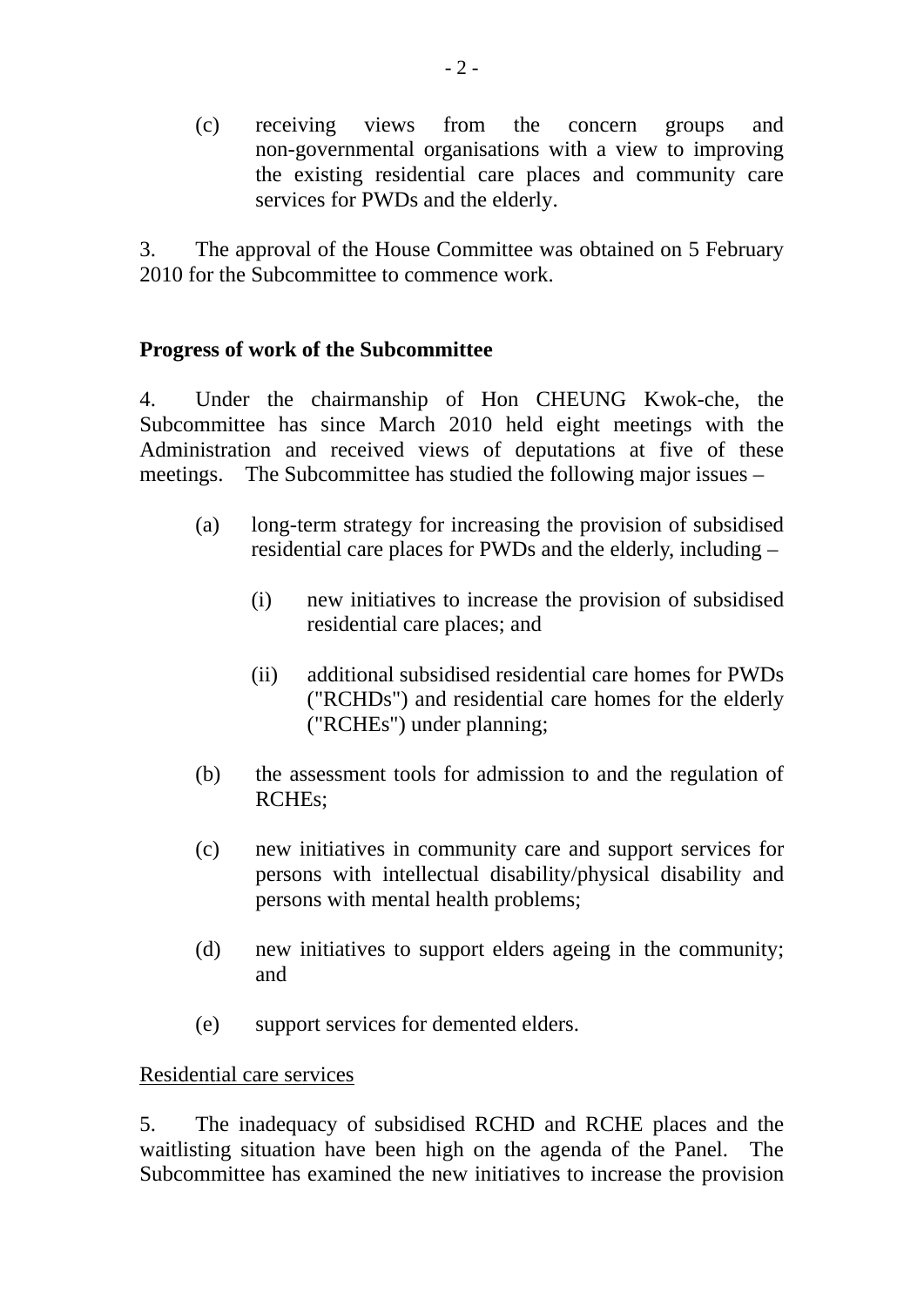of subsidised residential care places for PWDs and the elderly in the next few years. Members generally are of the view that it is Government's responsibility to provide adequate residential care places for those elders and PWDs who have long-term care needs. In this regard, the Subcommittee has repeatedly urged the Administration to draw up a specific timetable and long-term plan to increase the number of and shorten the waiting time for subsidised residential care places. Specifically, the Administration should make a pledge for the allocation of subsidised residential care places.

6. The Administration has stressed that it fully recognises the huge demand for subsidised residential care services. While it will continue to bid for additional resources to increase the supply of such places, it is difficult to set targets for admission to subsidised residential care places as the provision of such places is affected by various factors such as the availability of suitable sites/premises. Nevertheless, those who are staying at home while waiting for subsidised residential care places are also receiving subsidised home-based community care services or day care services.

7. To alleviate the waitlisting situation for subsidised residential care places, members have called on the Administration to take the initiatives in identifying potential suitable sites at the development stage, and earmark sites/premises in all new public housing estate development projects for the construction of new contract residential care homes. The Administration is also requested to consider adopting the concept of "money following users" or the co-payment method such that residents of RCHEs or RCHDs can make their own choices of quality homes.

## Community care services

8. According to the Administration, elders with long-term care needs do not necessarily age in RCHEs. It is in parallel providing a range of subsidised community care and support services to facilitate elders to age in the community. Further development of community care services would encourage elders to age in place and thus avoid premature and unnecessary institutionalisation.

9. Members note that a number of new initiatives are coming on stream to enhance support for the frail elders and persons with severe disabilities to live in the community. Notably, a three-year pilot scheme will be launched to provide a new package of intensive and tailor-made home care services for frail elders residing in the region (covering Wong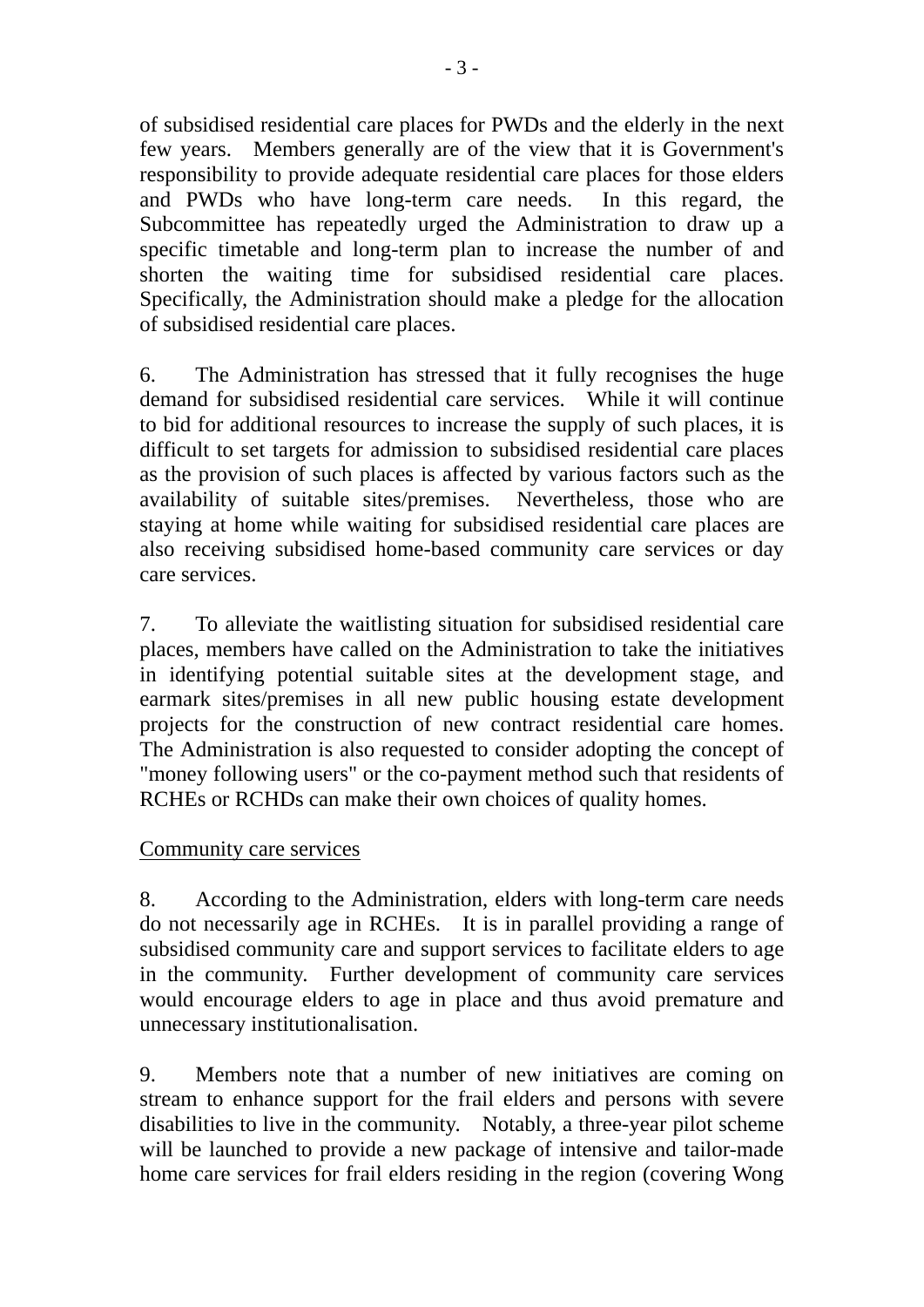Tai Sin, Sai Kung, Kwun Tong, Yau Tsim Mong, Kowloon City and Sham Shui Po districts) who are on the waiting list for subsidised nursing home places, so as to better serve their special needs and help relieve the pressure of their carers. The pilot scheme will commence service in early 2011. Similarly, a three-year pilot scheme on home care services for persons with severe disabilities will be launched in the fourth quarter of 2010-2011 to try out a new package of home-based support services in Tuen Mun and Kwun Tong districts with the largest number of persons with severe disabilities waiting for subvented residential care services at Hostel for Severely Mentally Handicapped Persons, Hostel for Severely Physically Handicapped Persons and Care and Attention Home for Severely Disabled Persons. The Subcommittee has yet to deliberate on the preparatory actions for the implementation of these pilot schemes.

10. As regards the support services for persons with mental problems, members note that the Administration will expand the service mode of Integrated Community Centre for Mental Wellness, which provides one-stop and integrated community health support services to discharged mental patients, persons with suspected mental health problem, their families and carers and residents living in the district, to all the 18 districts in 2010-2011. The Subcommittee has scheduled a meeting to examine the implementation plan.

# **Need for continuation of work in the 2010-2011 session**

11. It is envisaged that the Subcommittee may need to hold further meetings to pursue the above issues with the Administration. Members may wish to consider the need for the Subcommittee to continue its work in the 2010-2011 session according to its existing terms of reference.

12. The Subcommittee may also wish to note that in accordance with House Rule 26(c), a subcommittee should complete its work within 12 months of its commencement and report to the relevant Panel. If it is necessary for a subcommittee to work beyond that 12 months, the subcommittee should, after obtaining the endorsement of the relevant Panel, report to the House Committee and give justifications for an extension of the 12-month period.

# **Advice sought**

13. Subject to members' views on the continuation of the work of the